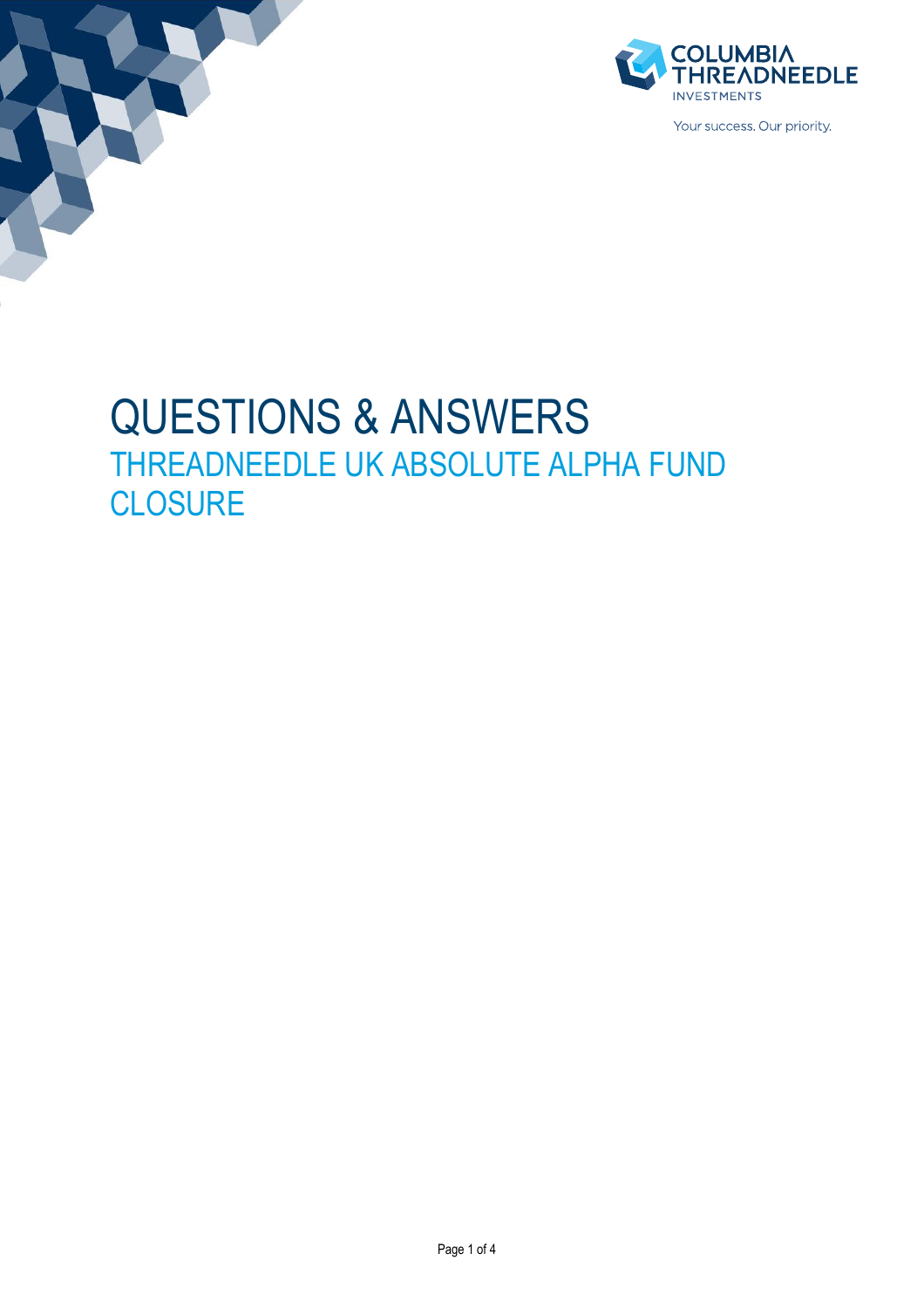# Q&A – Closure of Threadneedle UK Absolute Alpha Fund

## INTRODUCTION

Columbia Threadneedle Investments has decided to close the Threadneedle UK Absolute Alpha Fund (the "Fund"), a sub-fund of the Threadneedle Specialist Investment Funds ICVC, following a recent review, effective on 15 January 2021 (the "Effective Date").

## **1. Why are you closing the Fund?**

We constantly review our range of funds and are committed to offering investors the best possible opportunities and value. Following a recent review, we have decided to close the Fund due to its significant fall in assets in recent times, with further redemptions confirmed and the expectation that the Fund is unlikely to attract new investors. Whilst we have considered alternative options, we feel that closing the Fund is the right course of action for our investors.

## **2. When is the Fund closing?**

The Fund will close on 15 January 2021. Dealing in the Fund will be suspended at 12 noon on 12 January 2021.

#### **3. What options do I have?**

You have the following options:

i. You can switch your shares free of charge for shares of another Threadneedle fund(s) up to 12 noon (UK time) on 12 January 2021. Details of our funds can be found on our website **[columbiathreadneedle.com](http://columbiathreadneedle.com/)**.

Please return the Form of Direction. We must receive this before 12 noon (UK time) on 12 January 2021. Any instructions received after this date will not be accepted, and we will redeem your holdings on the Effective Date and send you the proceeds instead.

ii. You can sell your shares before dealing in the Fund is suspended at 12 noon (UK time) on 12 January 2021. Please send us your redemption instruction in the normal way.

Please note, should you decide to redeem or switch your shares, it may trigger a taxable event.

iii. You can take no action. Your shares will be redeemed on the Effective Date (15 January 2021) and proceeds will be sent to you following the closure.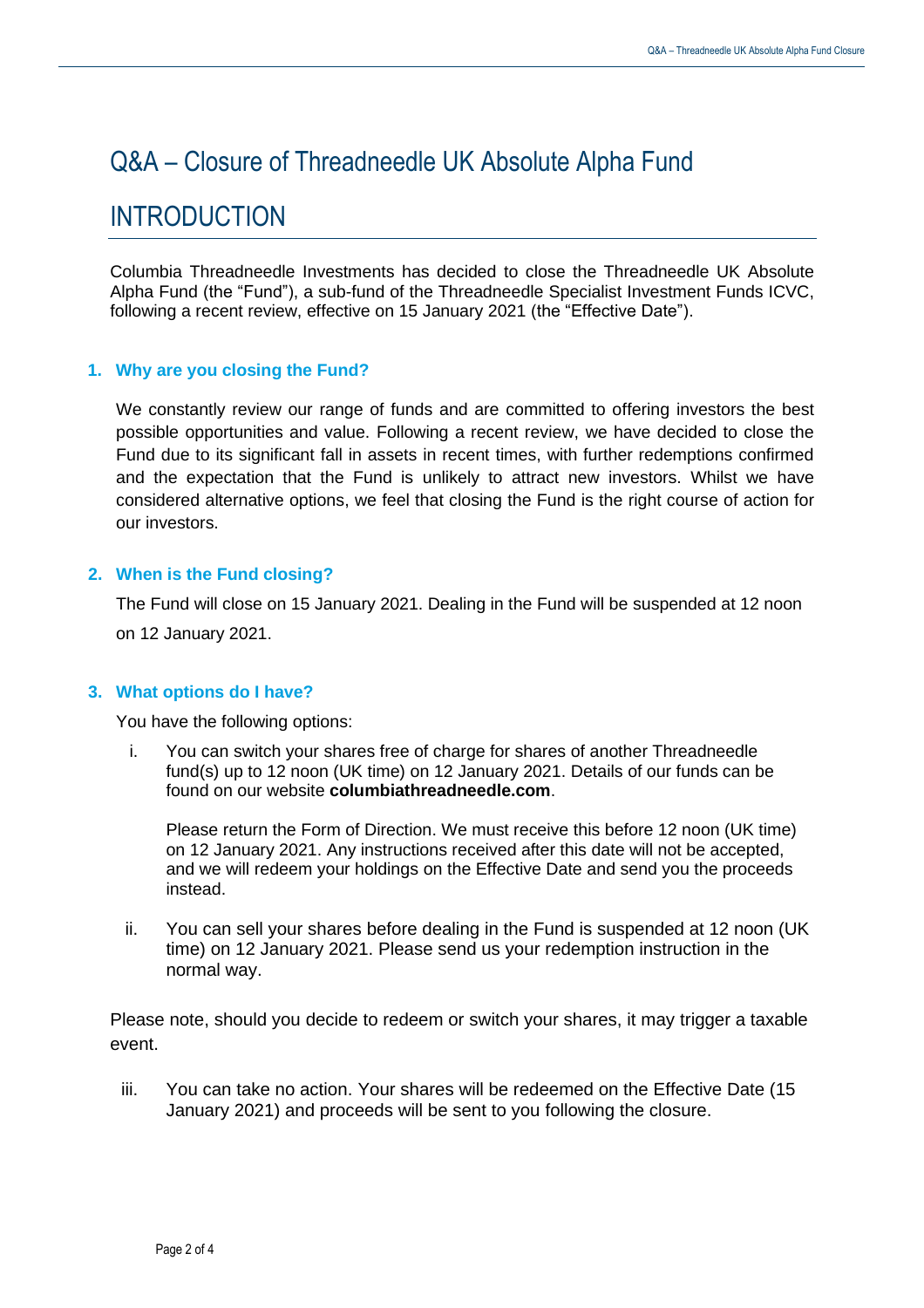#### **4. Where can I get a Form of Direction?**

The Form of Direction has been provided with the Shareholder notification. This can also be found on our website at **[columbiathreadneedle.com](http://columbiathreadneedle.com/)**, or you can call us on 0800 953 0134 (calls may be recorded) for shareholders based in the UK or on 0044 1268 444 321 if you are based outside of the UK.

#### **5. What if I hold the Fund in my ISA, what options do I have?**

You have the following options:

- 1. You may switch your ISA investment free of charge into another Threadneedle fund(s) before 12 noon on 12 January 2021.
- 2. You may transfer your ISA investment to another ISA manager. You will need to complete an ISA transfer form and send it to your new ISA manager, who will then contact us to complete the transfer. Please note that ISA transfers can take around 30 days to complete, so you need to ensure you allow enough time for your ISA manager to complete the transfer.

If you choose to sell your ISA investment before 12 noon on 12 January 2021, your investment will be cashed in and the proceeds sent to you and your investment will lose its ISA status.

If you do not take any action, your investment will be cashed in when the Fund is closed on the Effective Date, and your investment will lose its ISA status. Proceeds will be sent to you four business days after closure..

#### **6. What are the tax implications?**

There may be tax implications depending on your individual circumstances. We are unable to provide tax advice and we therefore suggest that you seek advice from your tax adviser about any potential tax implications before you take any action. However, you should be aware that, regardless of whether you choose to switch or sell your investment, or take no action, you may be subject to capital gains tax, depending on the value of your investment.

#### **7. Can I still invest in the Fund?**

Yes, dealing in the Fund will continue to be possible until 12 noon on 12 January 2021, however we would encourage you not to buy new shares in the Fund in the period leading up to the closure of the Fund. From 12.01pm on 12 January 2021, you will no longer be able to deal in the Fund as the Fund will be suspended.

#### **8. Will I have to pay any of the wind-up or termination costs?**

No, Columbia Threadneedle Investments will bear all the termination costs.